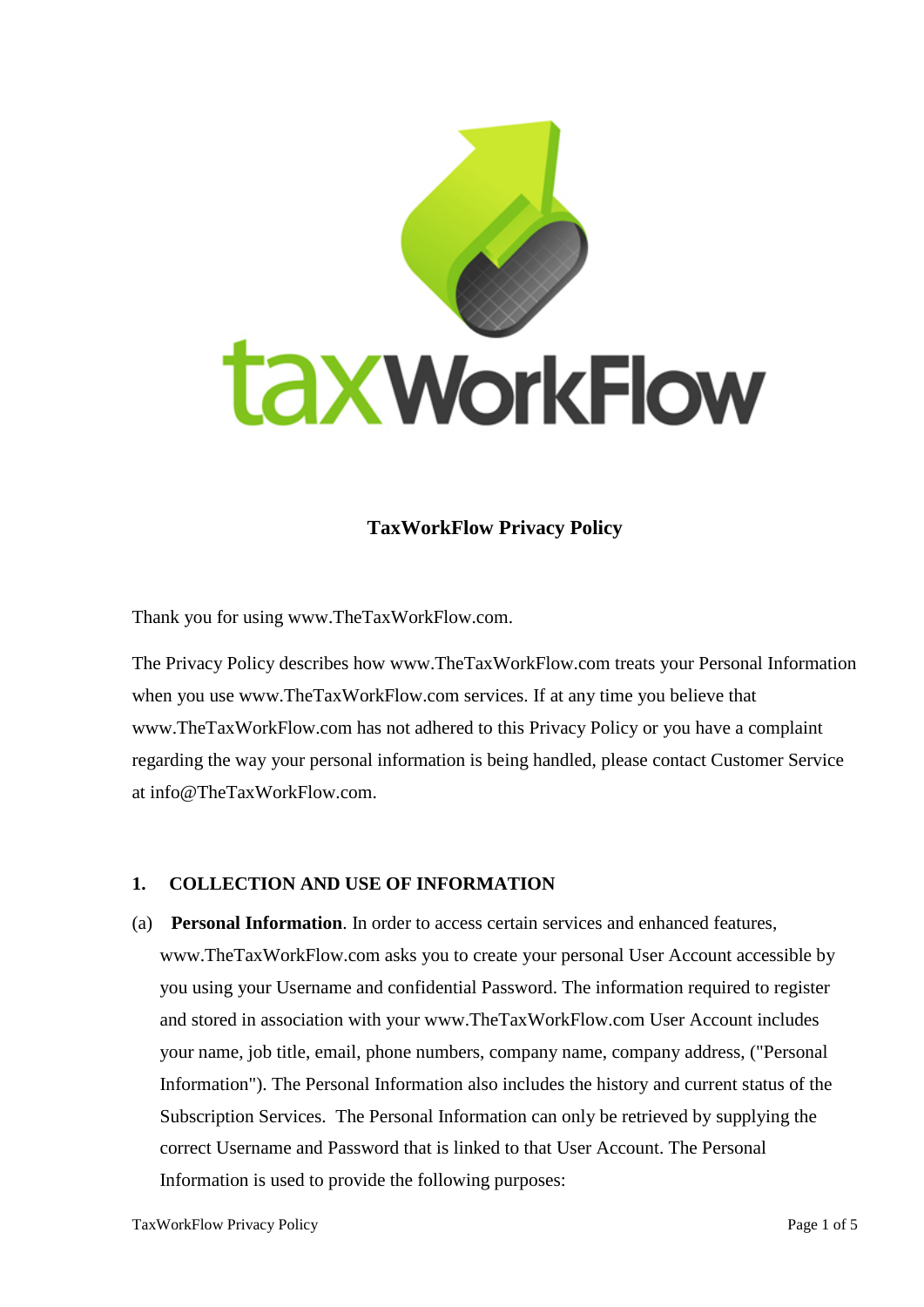- (1) Customer support
- (2) Personalization and customization
- (3) Provision of Subscription Services
- (4) Subscription Services notifications

(5) Notifications regarding announcements, newsletters, and periodic notices about specials, new services and services offered by www.TheTaxWorkFlow.com Partners

- (6) Troubleshooting problems
- (7) Dispute resolution
- (8) Prevention of potentially prohibited or illegal activities
- (9) Enforcement of the Terms of Use
- (b) **Billing Information**. In order to fulfill your subscription requests for billable services, process payment transactions, and otherwise deliver the payment gateway services, www.TheTaxWorkFlow.com collects additional information. This information includes your credit or debit card number, card expiration date, and card verification number (CVN) ("Billing Information"). In order to secure your sensitive billing data and provide the highest level of protection, www.TheTaxWorkFlow.com DOES NOT PERMANENTLY STORE your credit or debit card number and card verification number. This information is used only when the payment and/or subscription activation is initiated by you via the payment gateway through a secure transmission protocol and is IMMEDIATELY DELETED after the transaction is completed or failed. For the purposes of cancellation, renewal, and/or issue resolution www.TheTaxWorkFlow.com saves only the transaction reference number, and the expiration date and the last four digits of the card used in the transaction.
- (c) **Information about your use of the service**. In order to protect you from fraud, phishing, and other misconduct, www.TheTaxWorkFlow.com may collect information about your interaction with its services to help validate your identity or detect potentially fraudulent conduct, such as automated access that violates the interface specifications, hacking attempts, usage of stolen usernames or passwords, or denial-of-service attacks. Any such information will only be used to detect and prevent fraud or other misconduct, unless you explicitly grant permission to use it in another manner.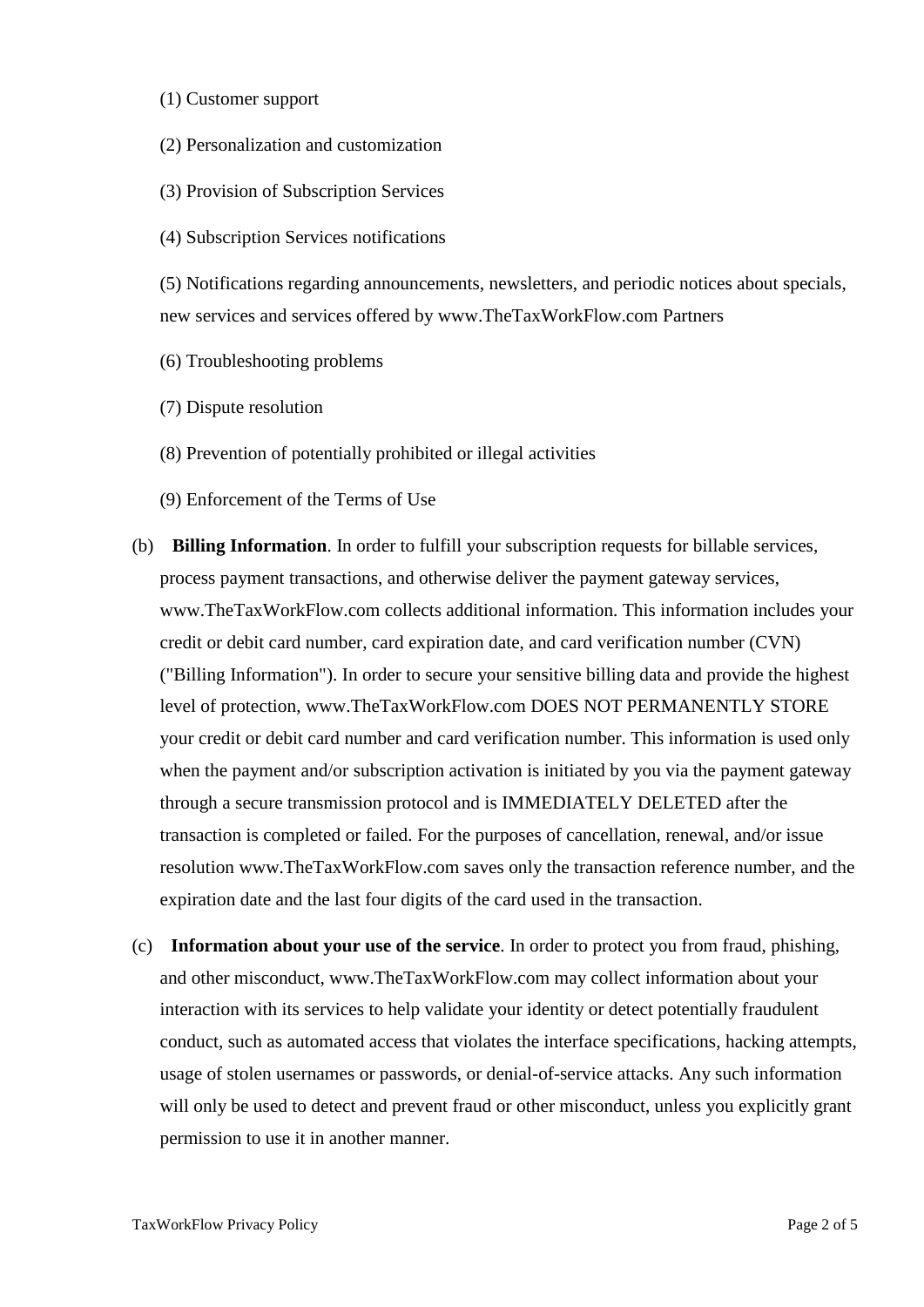- (d) **Cookies**. The Cookie is a small file sent to your browser containing information about your current session with www.TheTaxWorkFlow.com. You may not be able to fully access all services if Cookies are disabled by your Browser. The information contained in the Cookie consists of random data that is used by the server to authenticate the browser requests to the server for your current session, so that you are not prompted for your Username and Password on each page. The Cookie may also contain your current session preferences. The Cookie does not include any type of personally identifiable information. If you checked the "Remember me" option during login, the Cookie will remain on your computer after your session expires to automatically authenticate you the next time you visit www.TheTaxWorkFlow.com by using a specially coded number. This Cookie DOES NOT contain any personally identifiable or confidential information, such as email, username, or password.
- (e) **Logs**. Whenever you start a new session at www.TheTaxWorkFlow.com, it logs your web request, IP address, browser type, the date and time of your request, and other related information. This information is used for troubleshooting purposes, to improve the user experience, as well as to enhance performance and reliability of certain services.

#### **2. DISCLOSURE TO THIRD PARTIES**

- (a) Your Personal or Billing Information WILL NOT be sold, rented, or otherwise made available to companies or individuals outside of www.TheTaxWorkFlow.com, except for the cases set out below.
- (b) If you initiate a payment transaction, www.TheTaxWorkFlow.com will share the Billing Information with the banks and other entities in the financial system that process payment transactions.
- (c) If you sign up for services, such as real-time feeds, that involve third-party delivery, licensing, billing, and compliance procedures, www.TheTaxWorkFlow.com will share the your Personal Information with the involved third party, such as Exchanges or Market Data Partners.
- (d) Your Personal Information can also be disclosed under the following circumstances:

(1) in response to subpoenas, court orders, or legal process, or to establish or exercise www.TheTaxWorkFlow.com rights to defend against legal claims;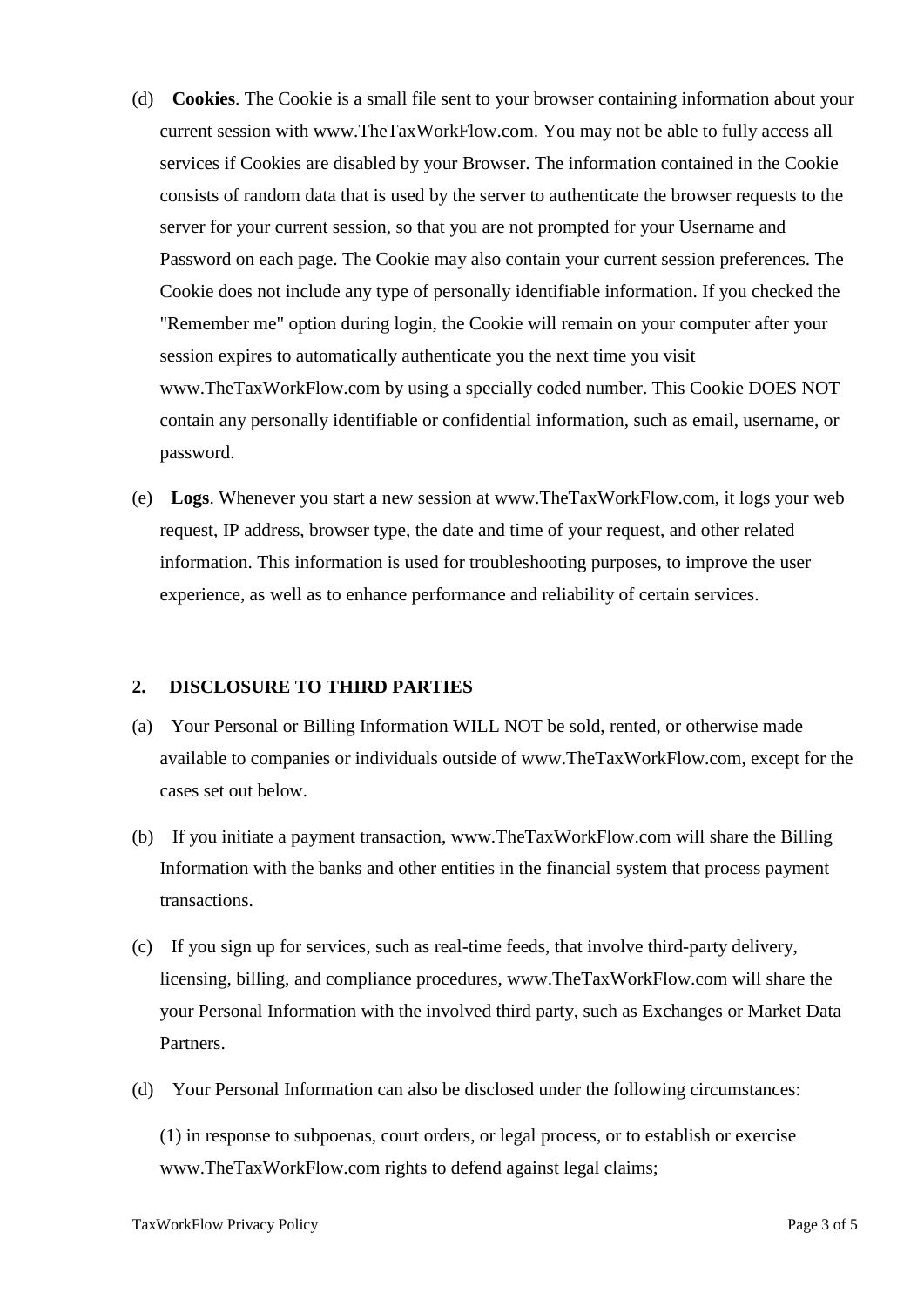(2) to investigate, prevent, or take action regarding illegal activities, suspected fraud, safety of person or property, violation of www.TheTaxWorkFlow.com policies, or as otherwise required by law; and

(3) if www.TheTaxWorkFlow.com is acquired by, transferred to, or merged with another company.

## **3. INFORMATION SECURITY**

- (a) As with any transmission over the Internet, there is always some element of risk involved in sending or receiving Personal Information. In order to try to minimize this risk, www.TheTaxWorkFlow.com encrypts all information that you submit or receive during the registration or ordering process using the HyperText Transfer Protocol Secure (HTTPS) protocol. Firewalls and other security technologies are used to prevent servers and data from being accessed by unauthorized persons.
- (b) Your credit or debit card number and card verification number ARE NOT PERMANENTLY STORED by www.TheTaxWorkFlow.com on its servers and IMMEDIATELY DELETED after the successful completion or failure of the transaction to avoid any risks of accidently disclosing this information due to a hacker attack or computer malfunction.
- (c) It is important for you to protect against unauthorized access to your Username and Password and to your computer. Be sure to sign off when finished using a shared computer and otherwise protect the Username and Password used to access the www.TheTaxWorkFlow.com services.
- (d) www.TheTaxWorkFlow.com does not represent, warrant, or guarantee that your Personal Information will be protected against unauthorized access, loss, misuse, or alterations, and do not accept any liability for the security of the Personal Information submitted to www.TheTaxWorkFlow.com nor for your or third parties' use or misuse of personal information.

## **4. RETENTION OF PERSONAL INFORMATION**